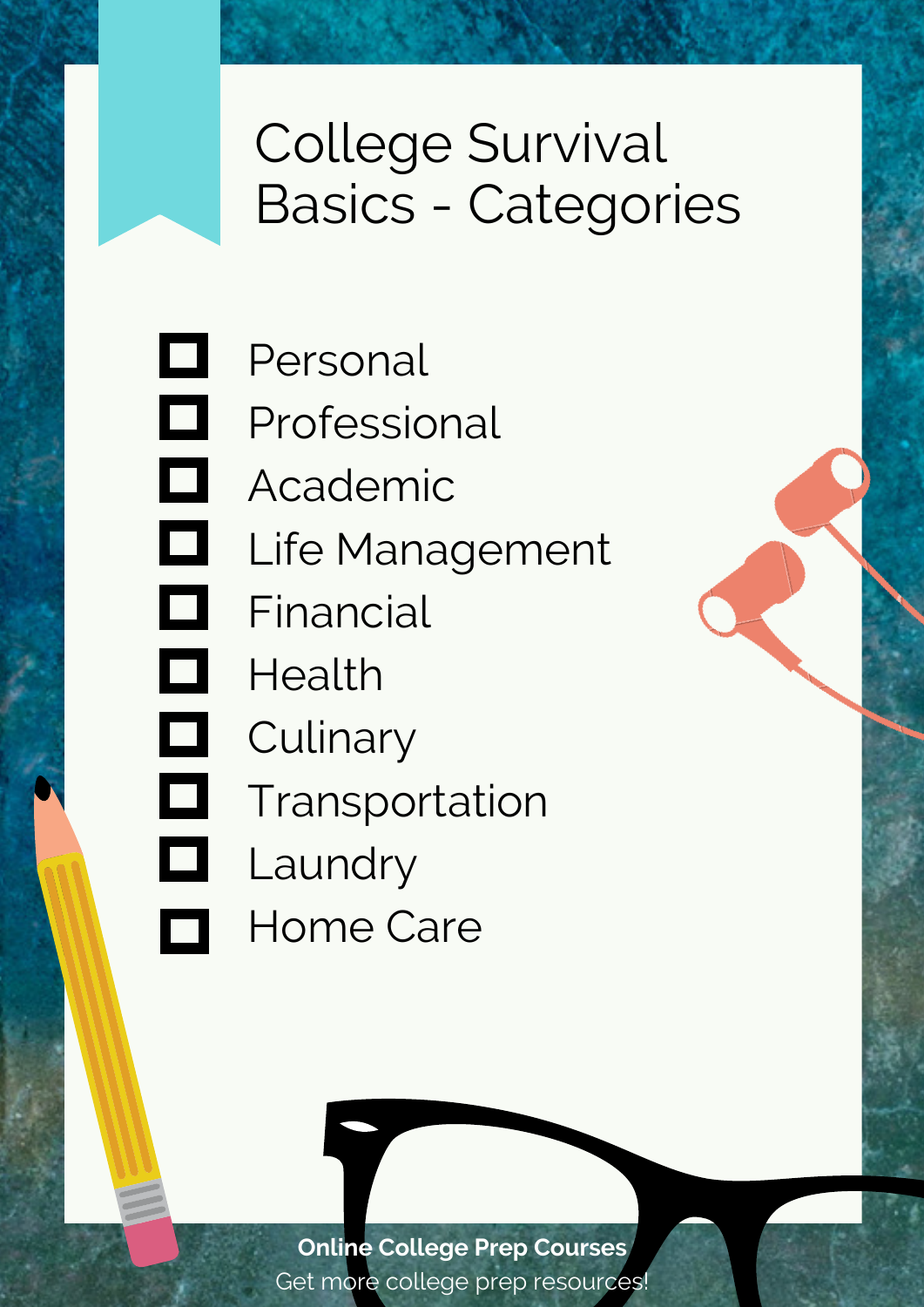#### Personal

 $\Box$ 

- Balance class, work, + social life
- Keep in touch with friends & family: set expectations before leaving so nobody feels burdened or disappointed
- Handle conflict & apologize
- O Be punctual & take responsibility
- $\Box$ [Perform](https://first-aid-product.com/free-first-aid-guide.html) basic first aid (click here)
- $\Box$ Defend yourself
- o Ask for help
	- Say no respectfully
- $\Box$ Be aware of the college drug and alcohol scene
	- Deal with emergencies (car accident, medical issues)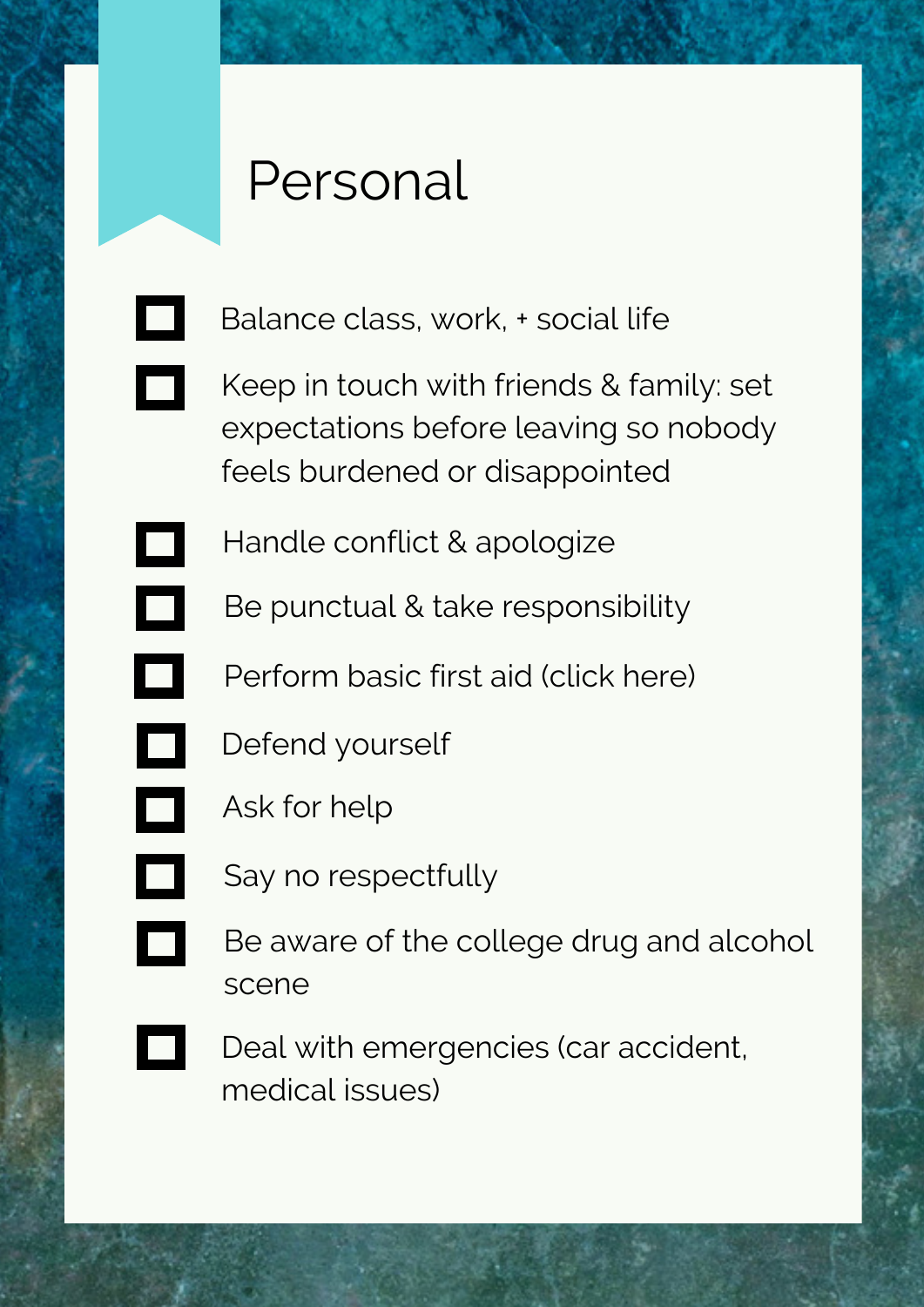### Professional

- Write a professional email (click here)  $\Box$
- $\Box$ Hold yourself in an interview
- Make a professional, appropriate  $\Box$ wardrobe (nothing tight or revealing)
	- Write professional thank-you notes
- O Have a good handshake
	- Conduct a [job/internship](https://www.thebalancecareers.com/how-to-write-and-send-professional-email-messages-2061892) search
- $\Box$

- Write a [cover](https://resumegenius.com/cover-letters-the-how-to-guide) letter (click here)
- 

Build a resume (check out our Resume MasterClass)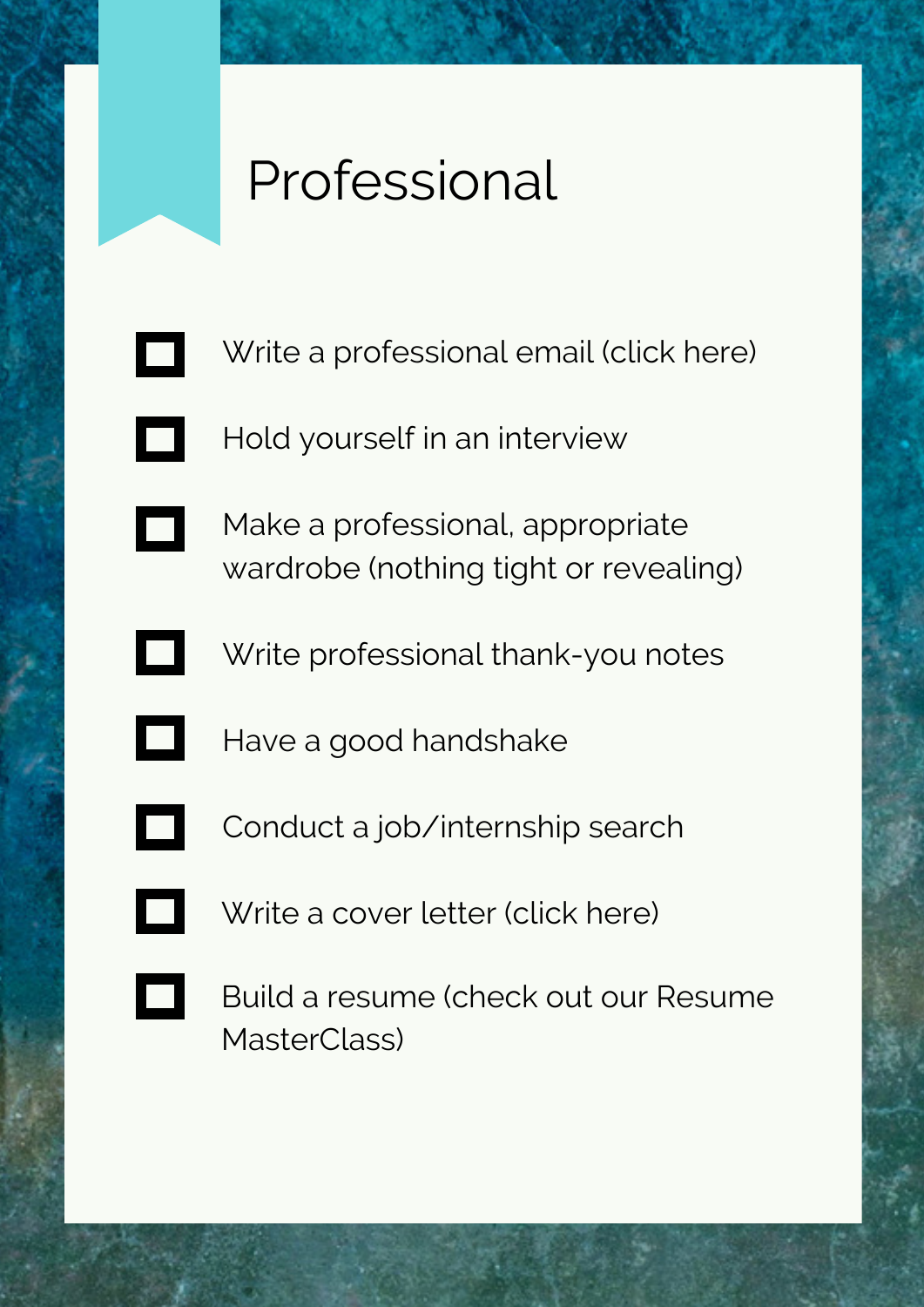# Academic

 $\Box$ 

Write an essay

- **Edit** Form good study [habits](http://www.sylvanlearning.com/blog/index.php/10-good-study-habits-new-school-year/) (click here)
- Write an email to a professor / advisor
- Take good notes
- O Research for papers
- $\Box$
- Create your class schedule
- O

- Use a computer
- Navigate a library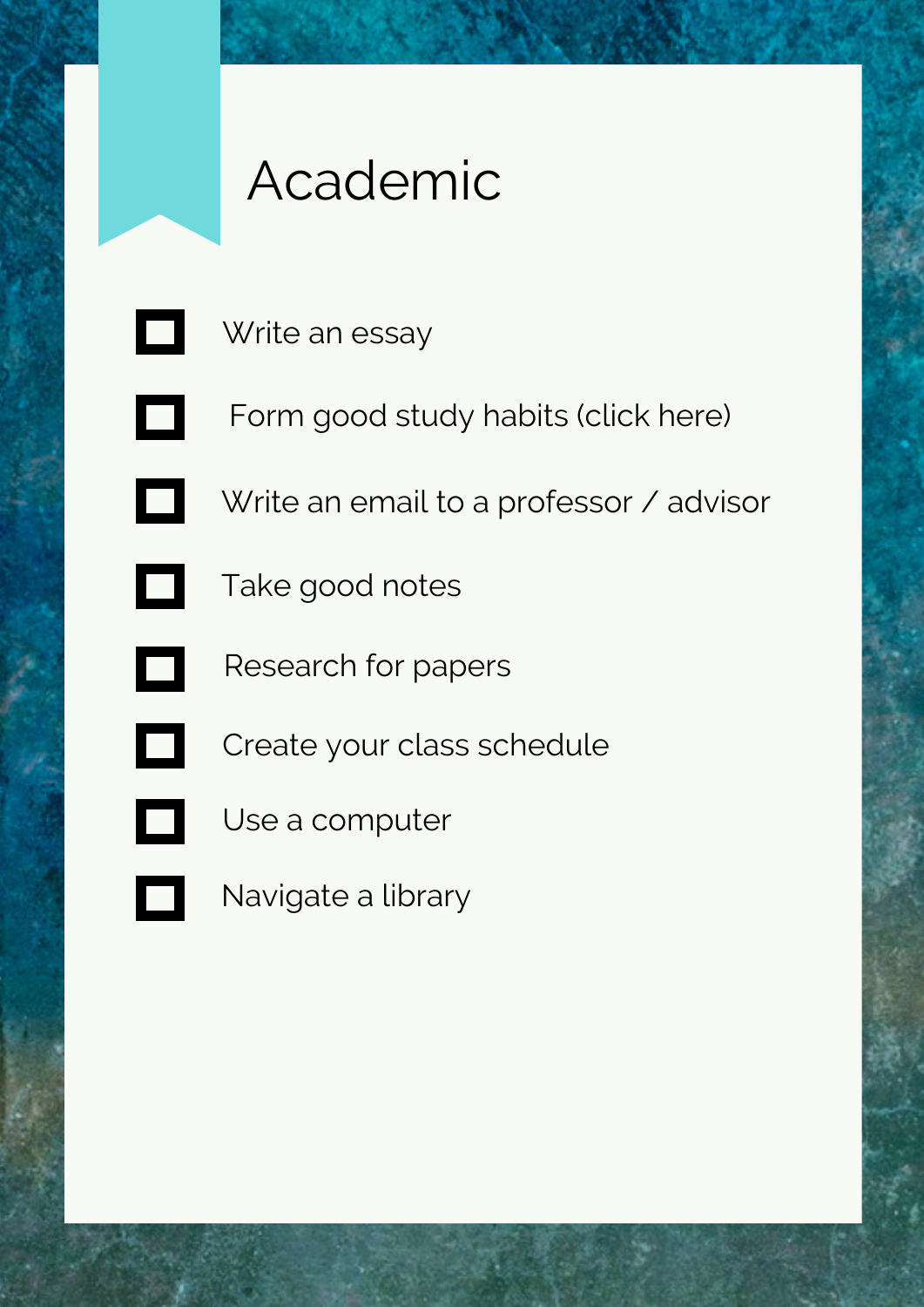# Life Management

- Organize and secure personal + academic records (insurance, loan info etc.)
	- Keep track of all Internet accounts, including logins and passwords
		- Address an envelope or package
	- Hunt for apartments
- 
- Create appointments
- 
- Read legal documents like leases, healthcare things, and phone contracts
- 
- Research, purchase and/or return goods and products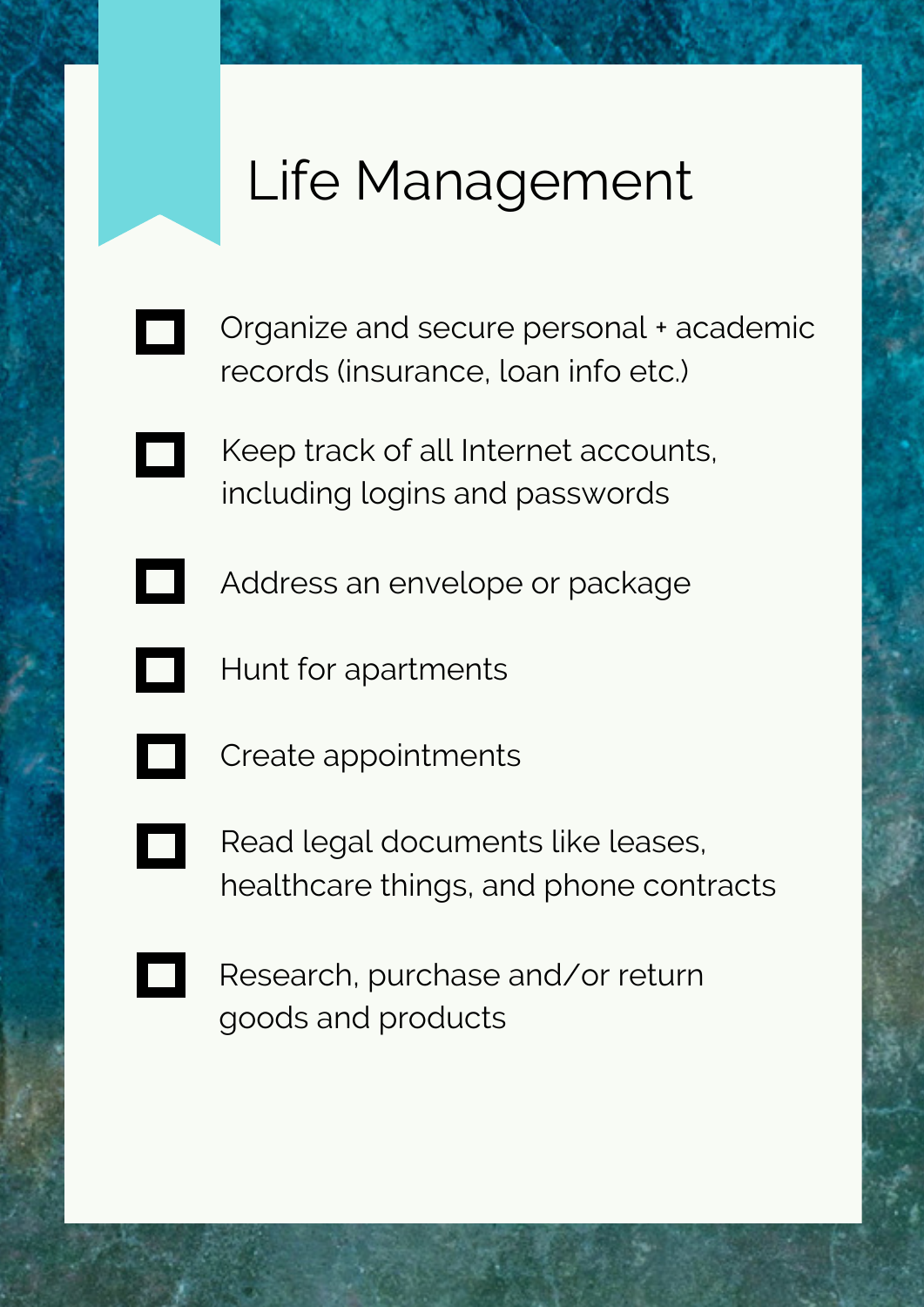### Financial

- Manage a personal checking account, (includes writing / depositing checks and reconciling bank [statements\)](https://bettermoneyhabits.bankofamerica.com/en/personal-banking/teen-checking-account) (click here)
	- Responsibly use a credit card (includes how to pay bills to avoid debt)
- Understand loans and interest rates
- $\Box$ Tip (know how much and when)
- Budget your money and save
- File for [financial](https://www.khanacademy.org/college-careers-more/college-admissions/paying-for-college/financial-aid-process/v/overview-of-fafsa-and-css-profile) aid (click here)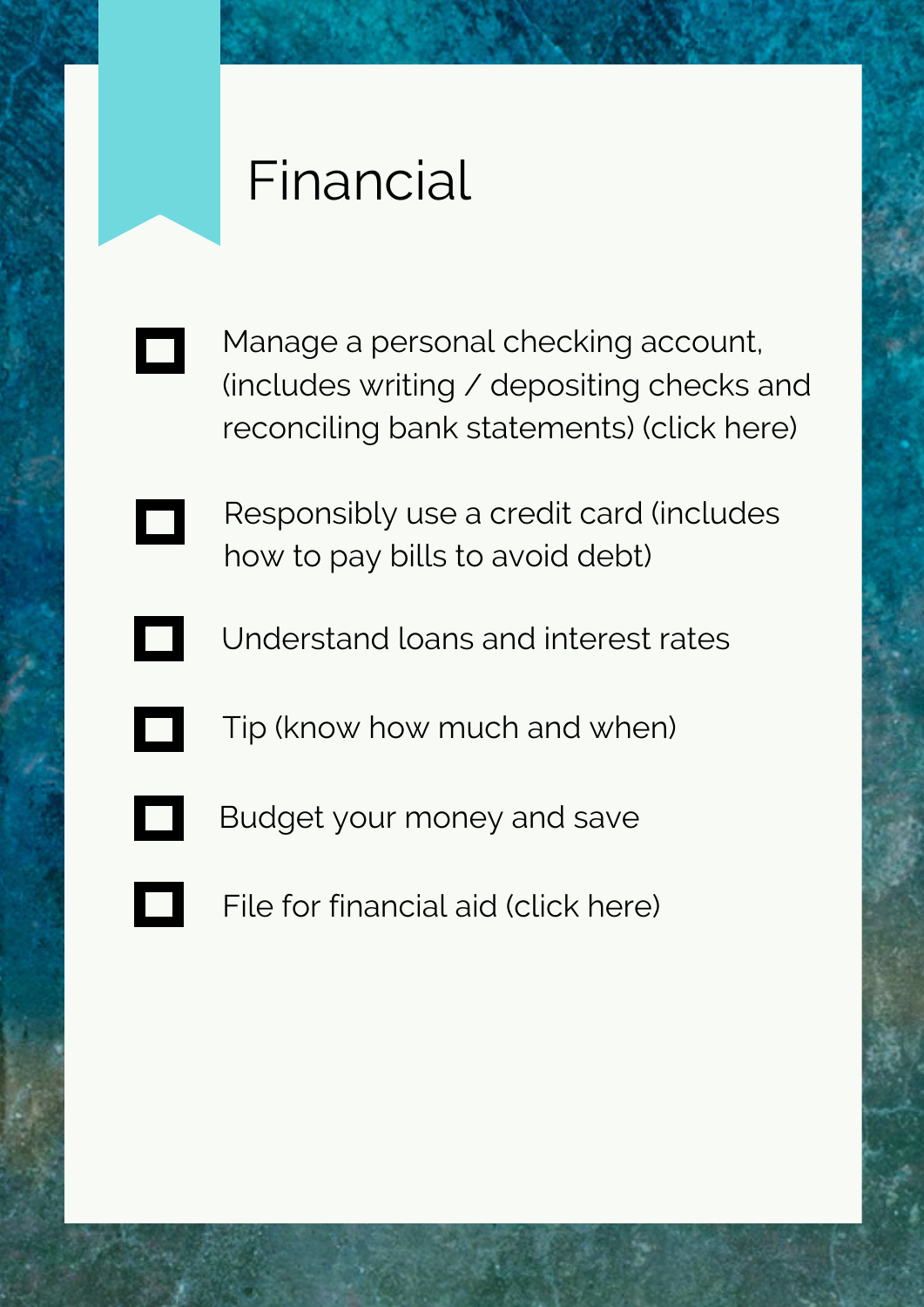# Health

 $\Box$ 

- Know basic exercises to stay in shape
- [Understand](https://www.webmd.com/diet/ss/slideshow-serving-sizes) portions and exercise portion control (click here)
- Schedule doctor and dentist appointments (have on hand a recommended dentist and/or doctor if you need to go off campus)
- Behave in a sexually responsible way
	- Know the health resources available on campus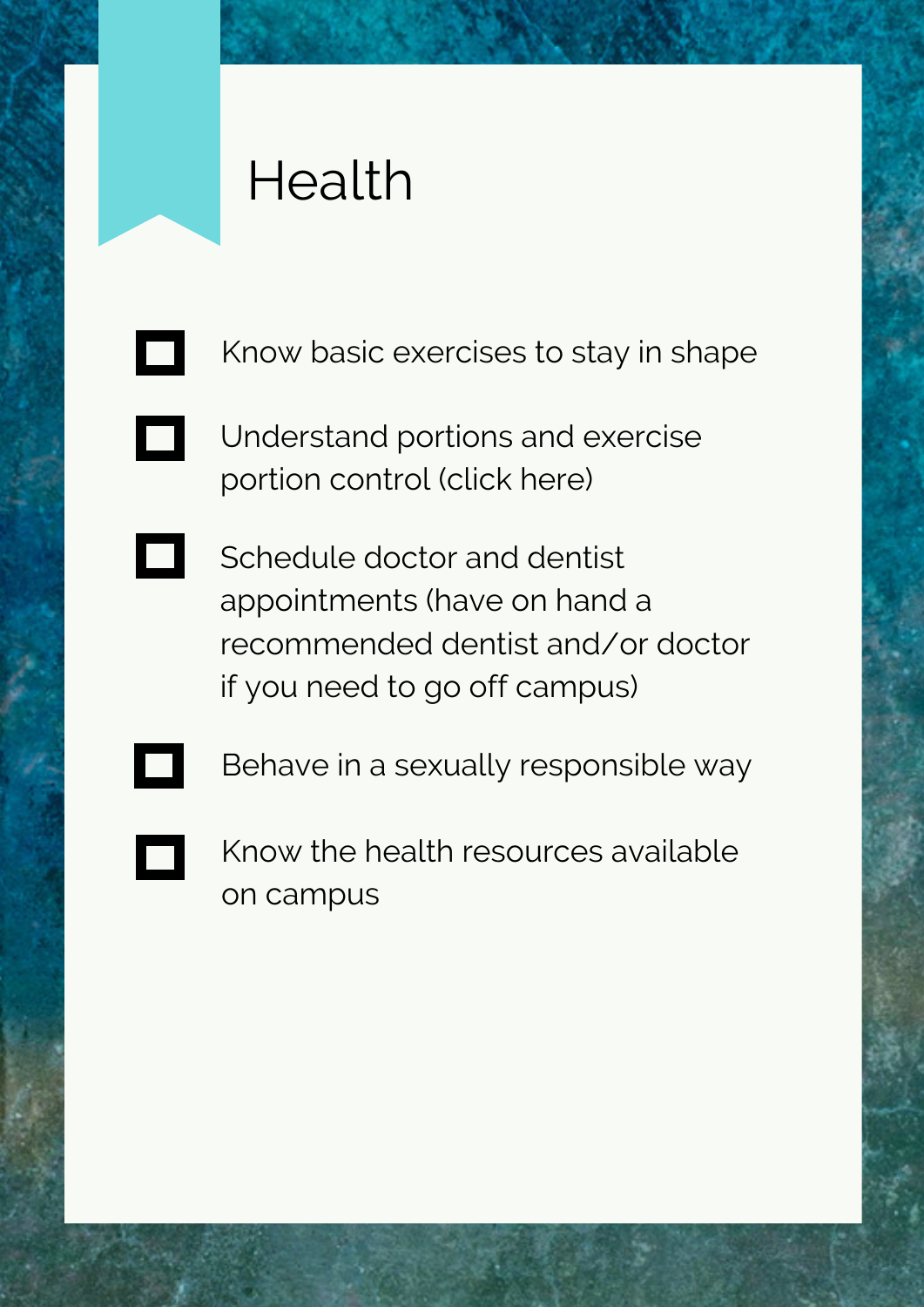# **Culinary**

Brew coffee or tea

Cook [multiple](https://www.favfamilyrecipes.com/easy-college-recipes-for-college-students/) meals (click here)

 $\Box$ 

 $\Box$ 

Boil or fry eggs

0 Cook pasta

> Make a grocery list and go grocery shopping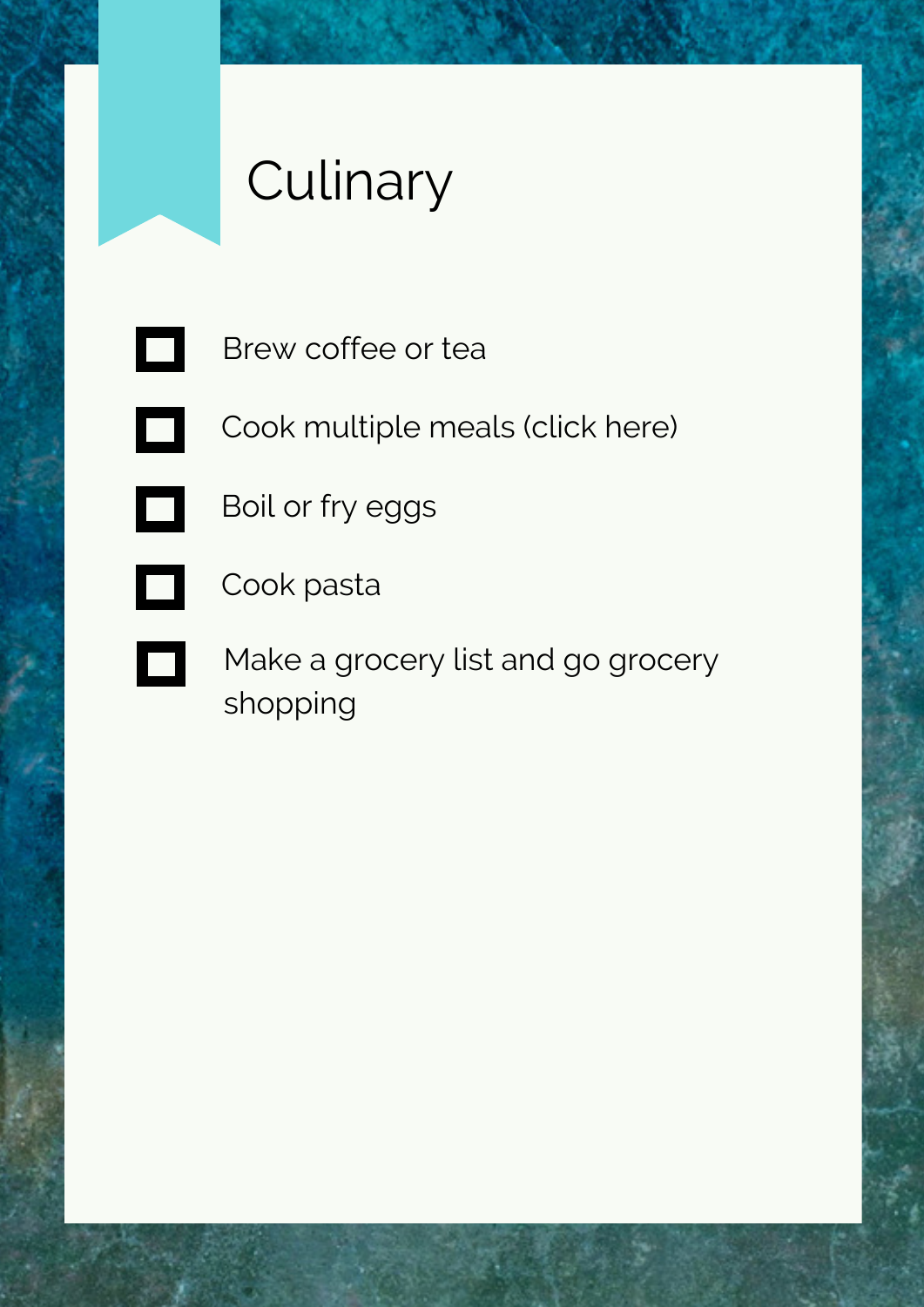### Transportation

- [Change](https://www.bridgestonetire.com/tread-and-trend/drivers-ed/how-to-change-a-flat-tire) a tire (click here)  $\Box$
- [Jump-start](https://www.dummies.com/home-garden/car-repair/how-to-jump-start-a-car/) a car (click here)  $\Box$
- Order a taxi or car service
	- Take public transportation
- Read a map
- Organize bus, train, air travel
	- Get a car serviced or repaired
- $\Box$

 $\Box$ 

- Fill up a tank of gas
- Know when a car needs oil or air in tires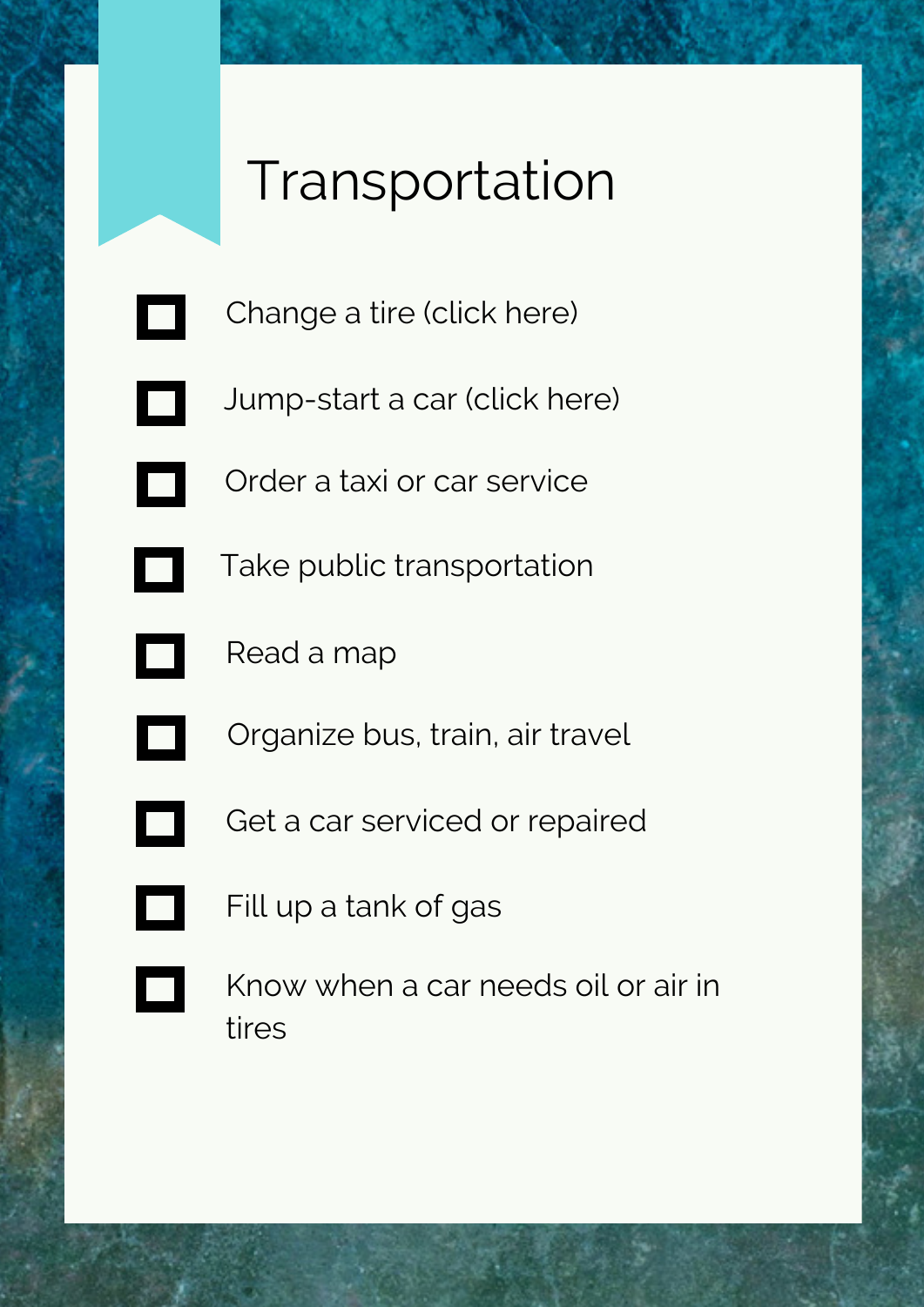# Laundry

- Do [laundry](https://www.collegeraptor.com/find-colleges/articles/tips-tools-advice/tips-for-doing-your-own-laundry/) without ruining your  $\Box$ clothes (click here)
- Decide if/when to take clothes to  $\Box$ the [cleaners](https://www.realsimple.com/home-organizing/cleaning/laundry/do-i-have-to-dry-clean-this) (click here)
- $\Box$ Know basics to get stains out of [clothes](https://www.sheknows.com/home-and-gardening/articles/8153/stain-removal-smarts-how-to-get-stains-out-of-your-clothes) (click here)
	- Iron [clothes](https://lifehacker.com/5811853/how-to-properly-iron-shirts-pants-and-skirts) (click here)